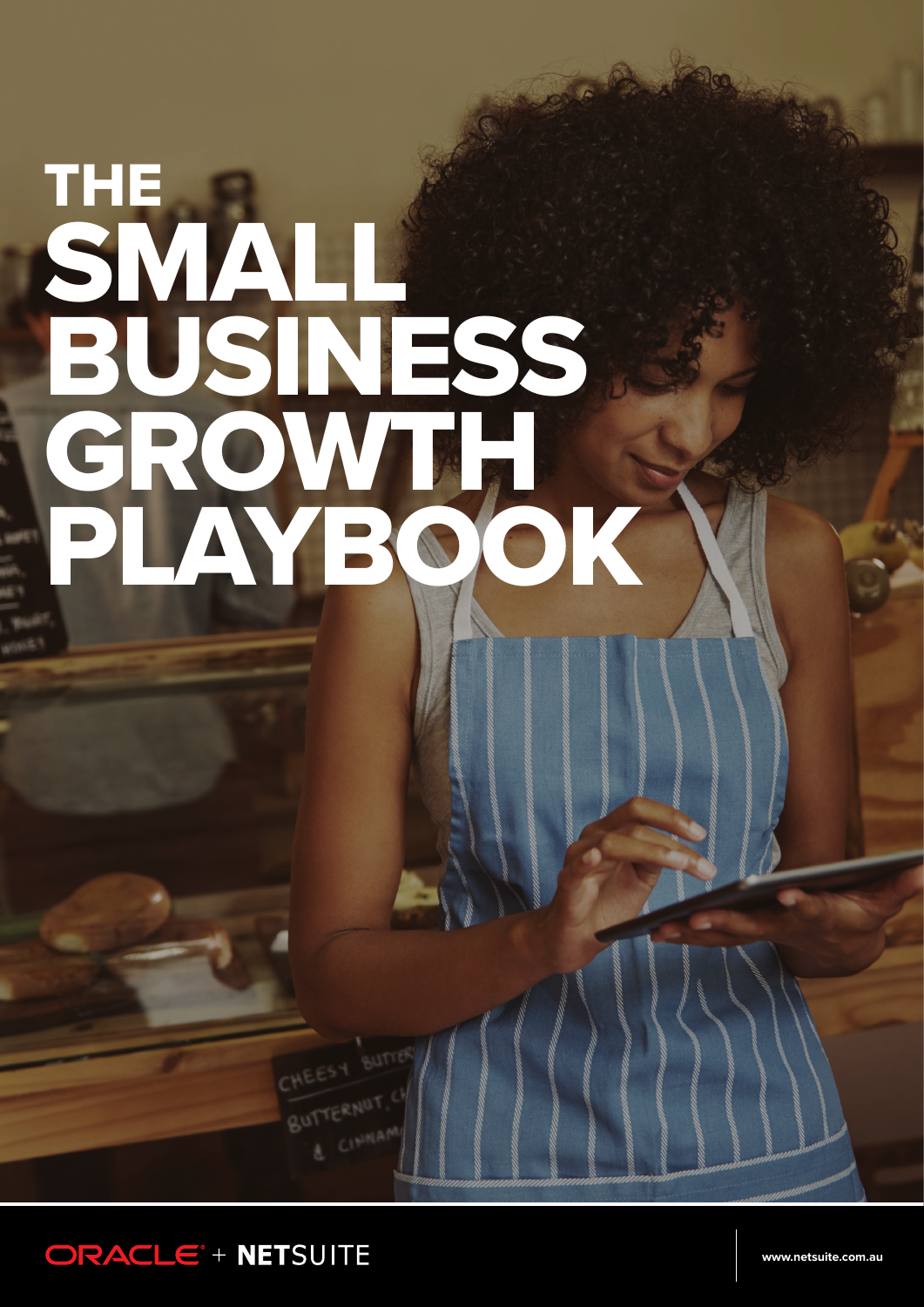**Grab a seat and enjoy.** Read Time: 11 minutes

<span id="page-1-0"></span>

# GROWTH PLAYBOOK

For many small businesses, the prospect of growth elicits a mix of excitement and fear. Recent NetSuite commissioned research by Frost & Sullivan found that more than half of all Australian small businesses expect to grow in the next 12 months, yet less than a quarter intend to expand their operations overseas and only 5 percent have plans to launch new products or services. In other words, growth is good—but only if it comes as a by-product of continuing business as usual, without the risks that come from innovation and expansion.

**EXAMPLE SMALL BUSINESS**<br>
For many and businesses, the progrec of the particles of the system in the control of the system in the control of the system in the control of the system in the control of the system in the cont How can small business owners grow while mitigating these risks? First of all, they need to understand the specific kinds of complexity, inconsistency and loss of control that growth can cause. Once they grasp this, owners can take steps to maintain the competitive edge of being small—often derived from extremely close relationships with customers and partners—even as they scale up their operations. At this stage, small businesses will have succeeded in growing; but to make growth a sustainable process, they must translate their greater market share into even better products and services for their

customers. Doing so forges a virtuous cycle where growth, if properly paced and planned for, creates higher and broader satisfaction with the business—and, in turn, more growth.

*The Small Business Growth Playbook* outlines the four tactics that can get any small business started on this virtuous cycle—no matter their size, industry or target markets:

- 1. Stay true to their core by Ensuring that the small business' USPs (unique selling propositions)—like customer service, high quality and niche or personalised products and services—remain unchanged even as operations expand.
- 2. Build strong partnerships with retailers, resellers and other organisations that can lend their market share and reach to the small business.
- 3. Standardise and centralise operations, supply chain, and business administration to avoid dips in quality and productivity as a result of growth.
- 4. Use the data from increased market share and customer feedback to further enhance USPs.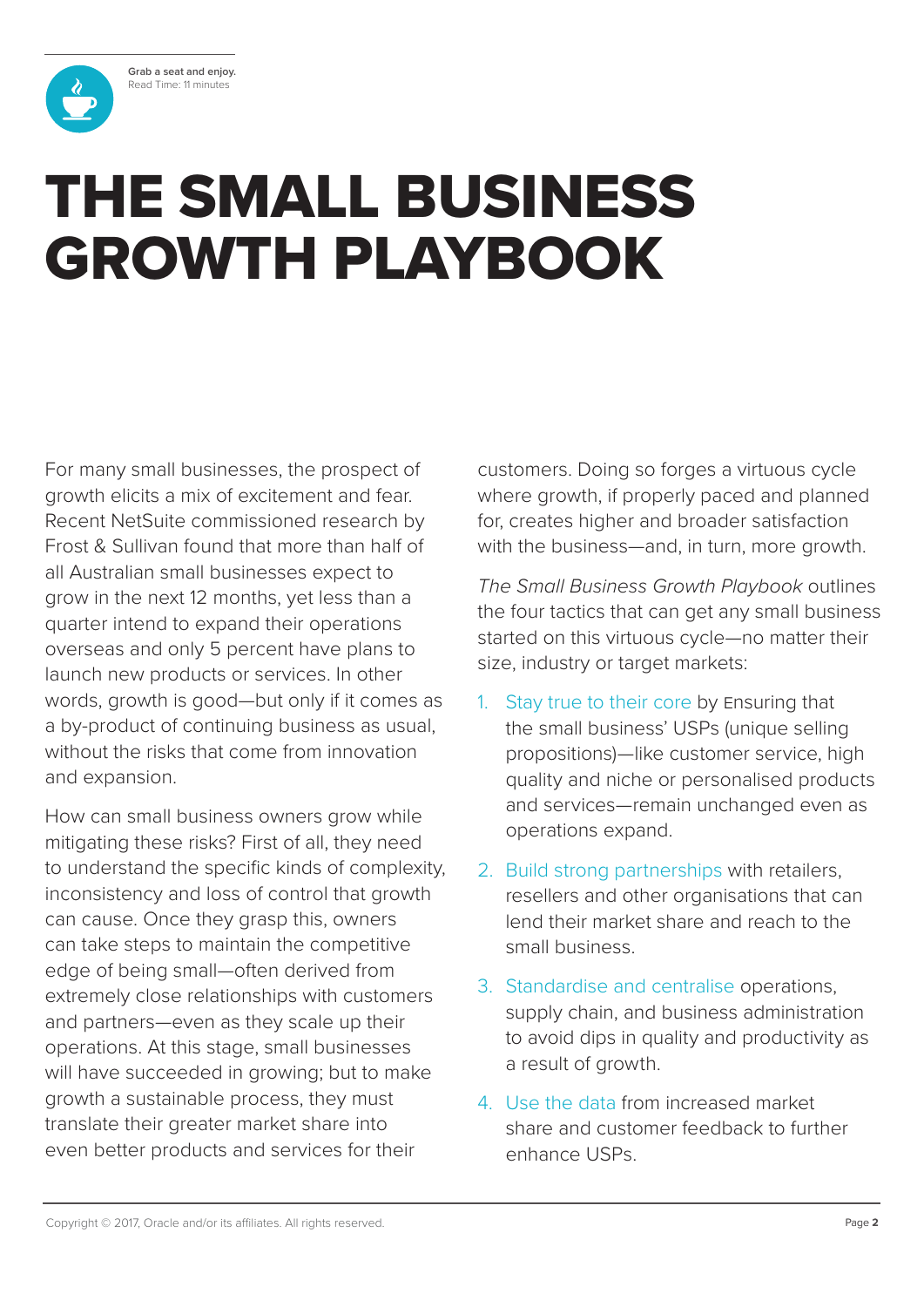#### TABLE OF CONTENTS

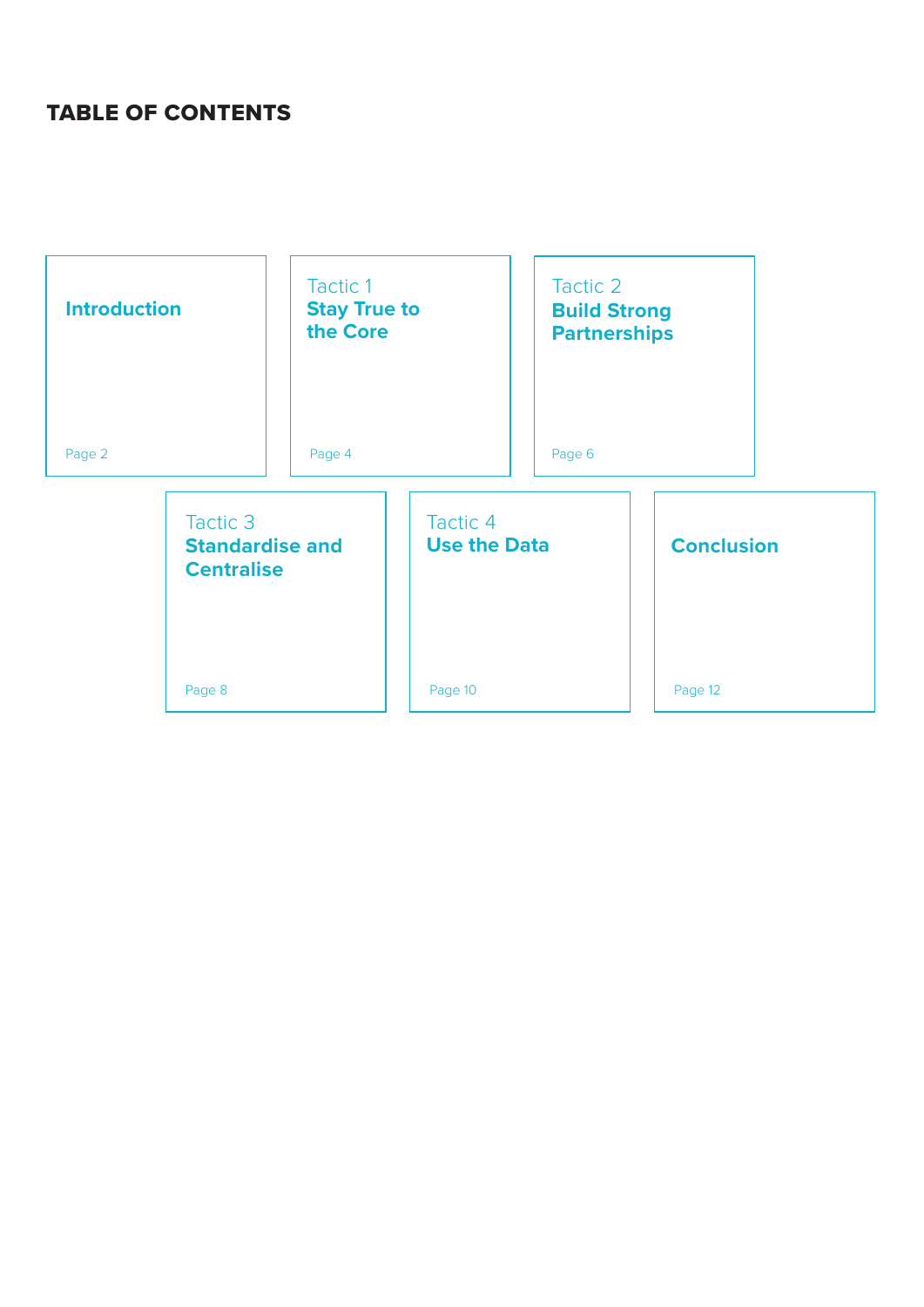## <span id="page-3-0"></span>Tactic **1** STAY TRUE TO THE CORE

Small business owners instinctively know that although size matters, bigger isn't always better—particularly when building a brand that inspires loyalty amongst customers. In fact, 34 percent of Australian small businesses expect to grow by building closer customer relationships, more than three times the number who see overseas expansion as the key to growth. The more any small business grows, however, the harder it is to sustain the unique values and culture that attracted customers in the first place.

Is it possible for small businesses to scale up without losing touch with their customers? Just ask the founders of Emma & Tom's, one of Australia's most well-recognised producers of healthy drinks and snacks. The business earned its reputation by providing extremely personal levels of customer service, including visiting all customers face-to-face regularly. It also took all of its distribution process in-house to guarantee that products would reach shops and consumers as quickly—and freshly—as possible. Yet as Emma & Tom's continued to grow organically, its operations became increasingly large and complex, potentially threatening its ability to deliver the same level of customer service as before.

#### Growth Plays

- Clearly define the brand values and goals that any new investment—technology, infrastructure or product development will achieve.
- Get more from less: trimming overhead and boosting sales to existing customers can enlarge revenues without the risks of expansion.
- Don't be afraid to slow down organic growth if it threatens to compromise customer service quality. Small businesses that expand too quickly may find themselves unable to cope with greater operational complexity.

In response to growing complexity, Emma & Tom's adopted the JCurve edition\* of NetSuite as an end-to-end business and supply chain management platform, using it to track its inventory and fleet of 40 distribution vans as they deliver to more than 3,000 cafés and retail outlets all across Australia. NetSuite also allows Emma & Tom's operations staff to quickly add extra vehicles to its fleet, ensuring that the business' distribution network can grow even further without compromising the quality of its products.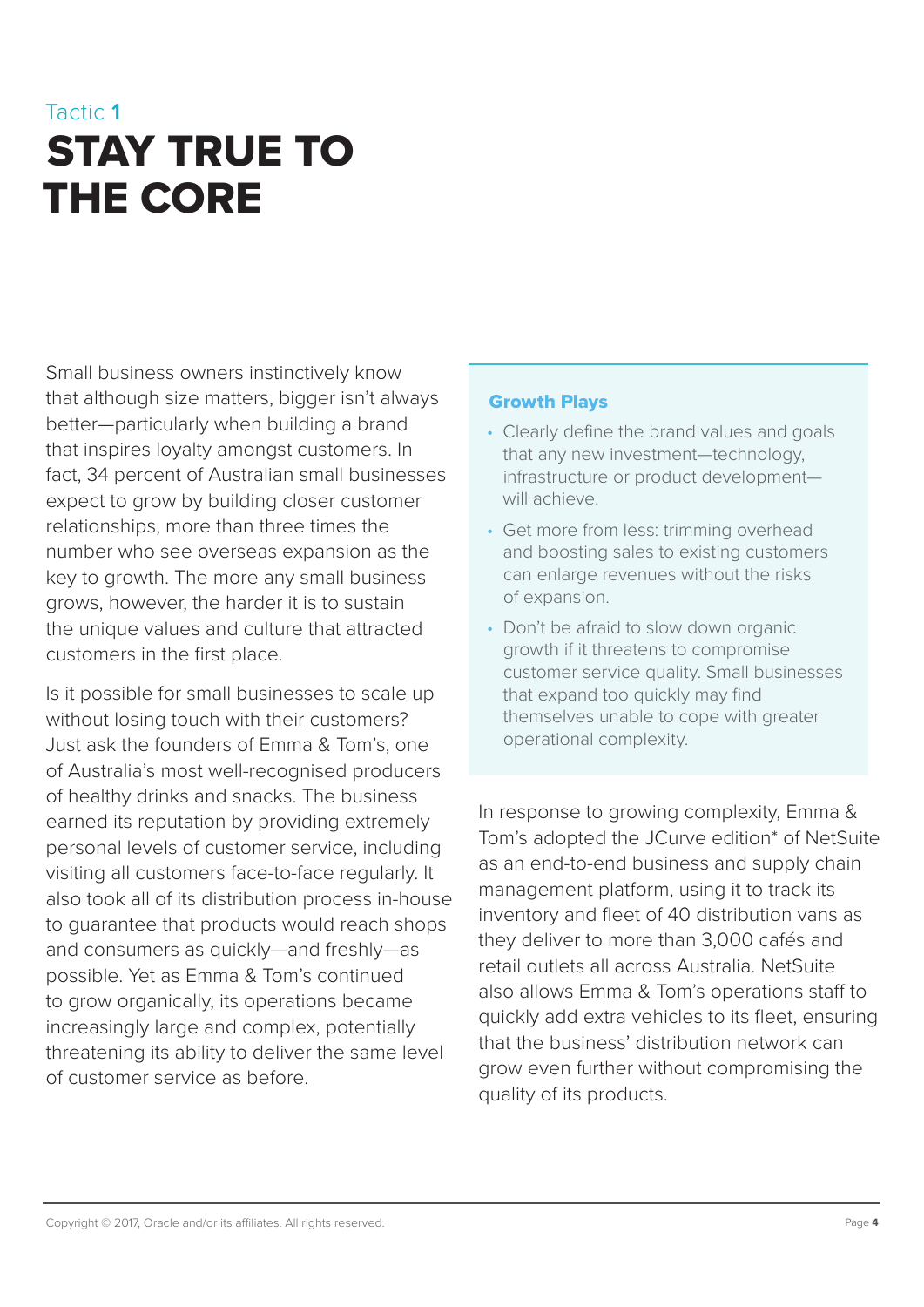Emma & Tom's has grown its revenue by an average of 30 percent *per annum* since 2013, a rate that virtually any other business would envy. The secret ingredient in the business' growth recipe, however, was neither the technology nor logistics network which it implemented, but the broader vision that both these elements served. That vision of making fresh, healthy, convenient food and drink products an everyday part of Australians' lives—has remained unchanged ever since the business was established in 2004, and continues to define the brand in customers' eyes. Although Emma & Tom's has encountered significant opportunities for expansion in Asia Pacific, the business has so far kept its market share local, opting to strictly regulate growth rather than risk compromising core customer values.

Like Emma & Tom's, other small businesses can only scale successfully when growth comes second to their underlying values and mission. They must adopt technologies and processes which safeguard their USPs whether these be exceptional customer service, personalised products, value for money or anything else—as a clear top priority for all staff. As long as small business owners keep their values aligned with those of their customers, their businesses should start to organically grow. Fail to stay true to the core, however, and any growth whether intentional and otherwise—will prove short-lived.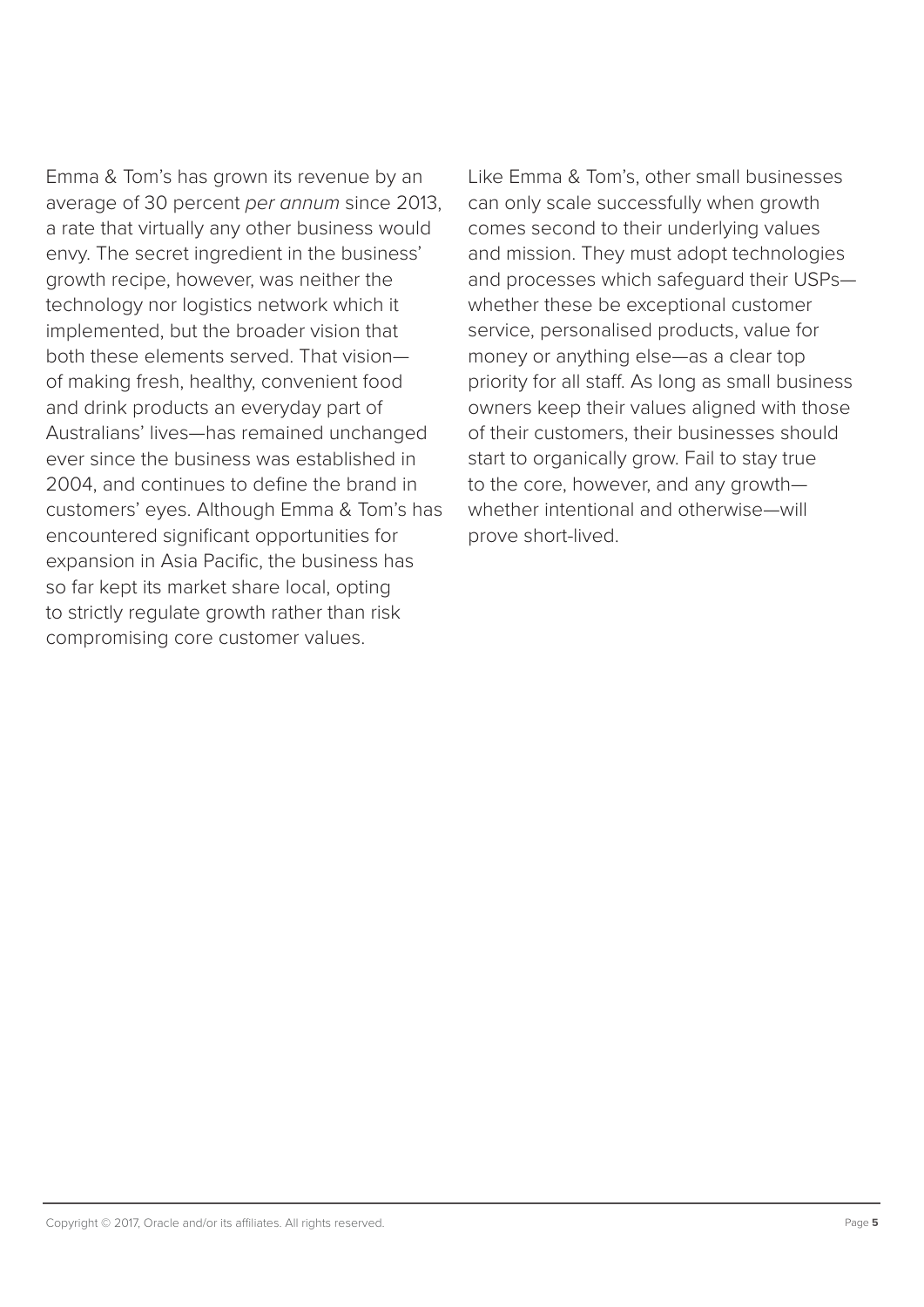## <span id="page-5-0"></span>Tactic **2** BUILD STRONG PARTNERSHIPS

Small businesses face much higher stakes than their larger counterparts when they invest in expansion and growth. If a new market proves unreceptive to their offering, or a new product or service fails to resonate with customers, the small business may find itself unable to sustain not only that investment, but also its existing operations. No wonder only 5 percent of Australian SMBs plan to launch a new product or service in the next 12 months—for many, the capital costs and risks of doing so are just too high.

How can small business owners gain market share without risking too much of their own capital? By partnering with other, larger companies. Partnerships can give small businesses immediate access to existing retail networks, supply chains and—most importantly—a well-established customer base. In some cases, they can also supplement the small business' in-house resources, like customer service and support teams, with the manpower and infrastructure needed for successful expansion.

Most small businesses will be no strangers to partnerships: wholesale distribution models, for example, have helped small

#### Growth Plays

- Partner with larger enterprises whose customer and distribution networks fill gaps in your own operations.
- Use exclusivity or other terms to negotiate for full control over logistics, staffing and other customer service essentials in the partnership.
- Keep complexity low by using a single team and technology platform to manage all operations, both those within and outside of the partnership's purview.

businesses cost-effectively access new markets for decades. The most effective partnerships, however, take into account a range of factors like branding, cross-selling opportunities and exclusivity arrangements that benefit both the small business and its more established supporters. As they negotiate partnerships with distributors, retailers, and other large enterprises, small businesses should stay mindful of two things: maintaining control over their brand while minimising operational complexity.

The Lingerie Company of Australia, which represents the world-renowned Simone Pérèle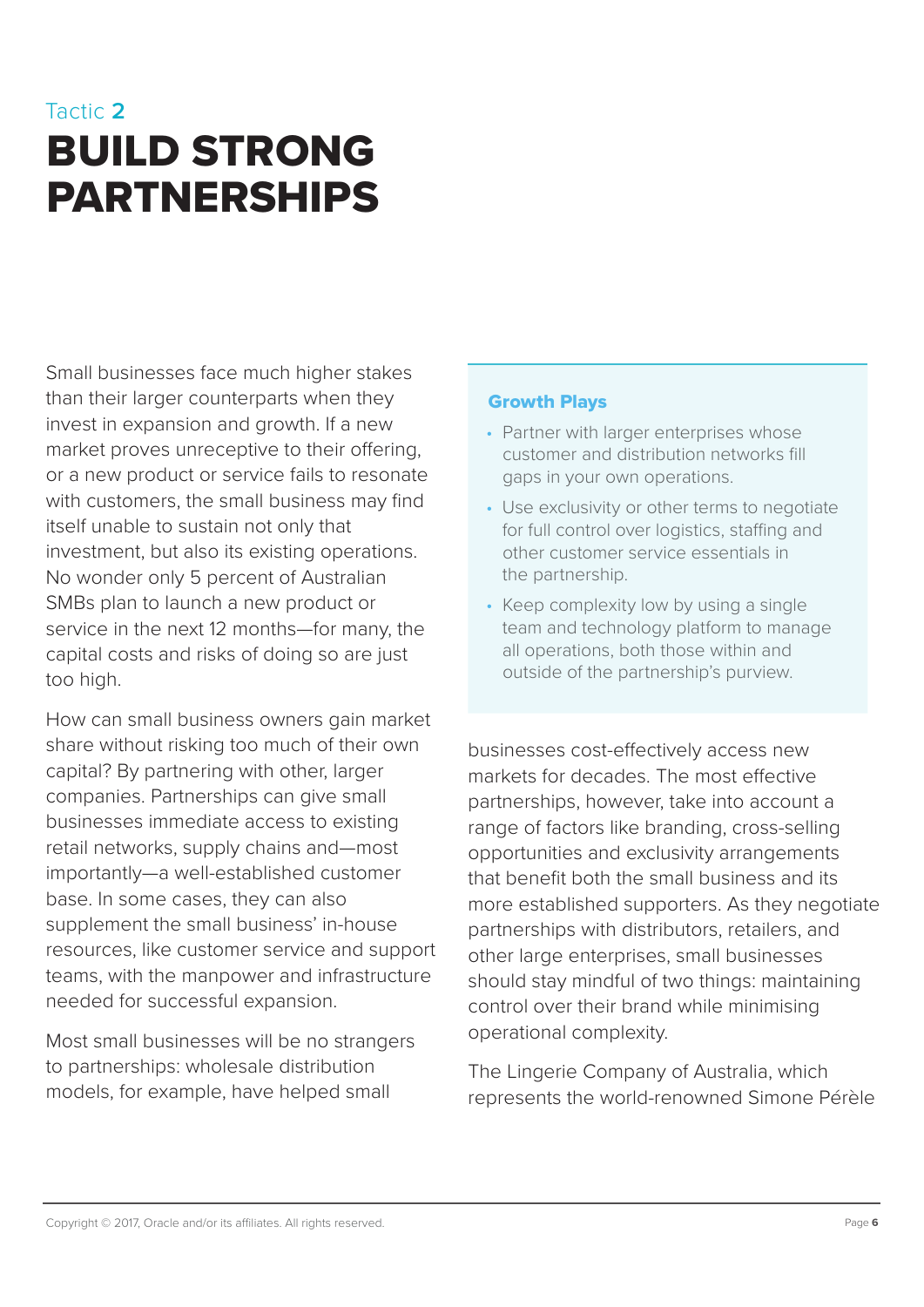brand in Australia, did exactly that when it set up a partnership with national retailer David Jones. The partnership offered the Lingerie Company of Australia an opportunity to more dramatically expand the size of its national retail presence with only minimal capital costs. Rather than a typical distribution model, however, the organisation operates an exclusive direct-selling model within David Jones' premises, giving it full control over its own inventory and staffing—and ensuring that potential customers receive the same quality of advice and product knowledge that they would in the business' own stores.

Although partnerships often deliver rapid growth, they can also result in overwhelming increases in complexity, potentially compromising the customer's experience of the brand. The Lingerie Company of Australia tackled this by using NetSuite OneWorld to accurately manage its 20,000 SKUs across all proprietary stores, David Jones presences, and wholesale accounts, correlating transactions to over 200,000 Australian customers in its loyalty programme. Doing so allows retail and marketing staff alike to deliver more personal discounts, deals, and even complimentary items, both in-store and through digital channels.

As long as small businesses can stay true to their core values, partnerships offer a quick way to expand or test products in new markets, minimising risks to working capital and simplifying operational set-up process. However, most small businesses cannot afford to rely on partnerships to sustainably grow. They need a way to generate low-risk, high-efficiency growth on their own terms.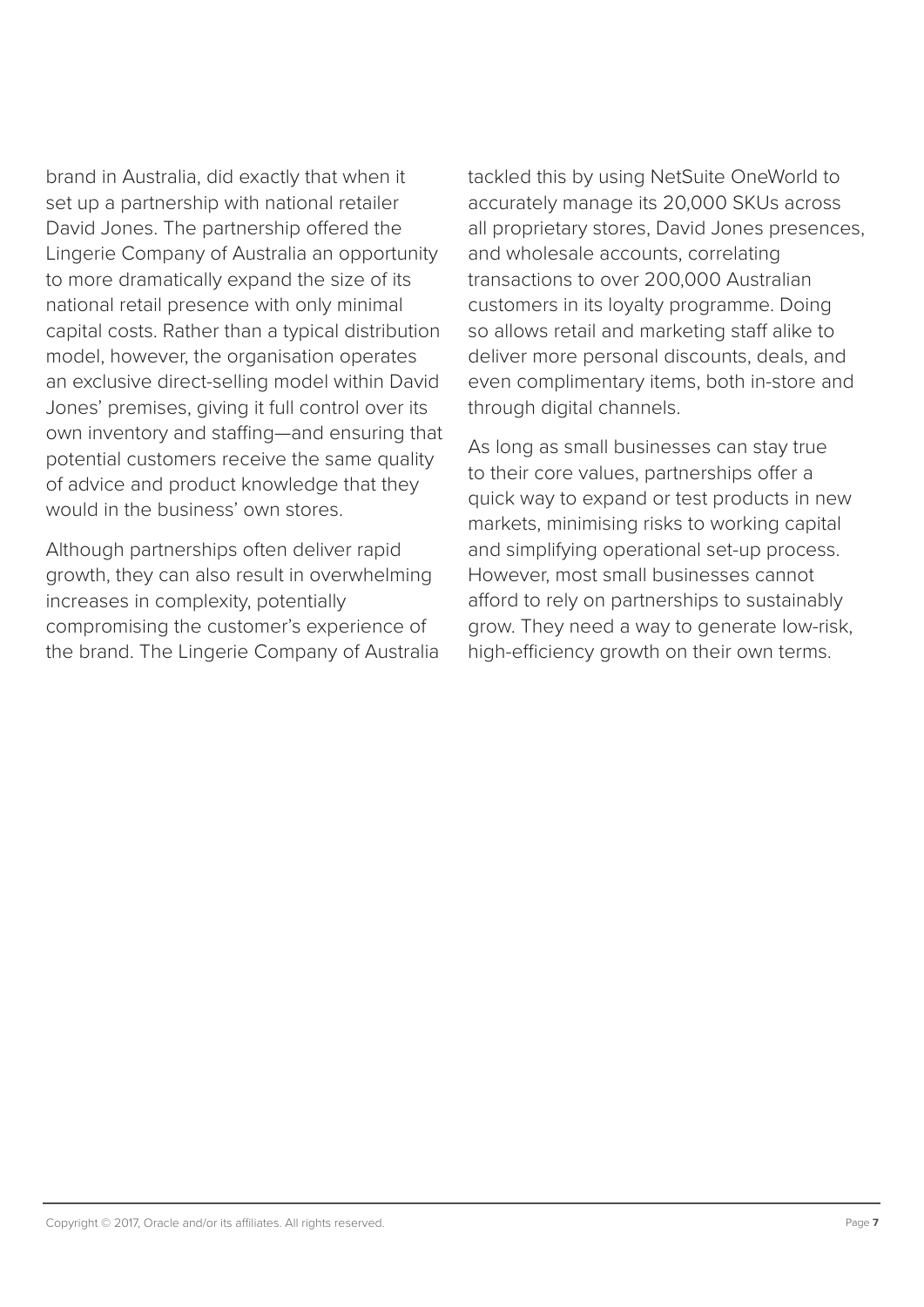## <span id="page-7-0"></span>Tactic **3** STANDARDISE AND **CENTRALISE**

For many small business owners, expansion particularly overseas expansion—raises questions that often prove confusing, if not discouraging. Where can they find quality staff? What sorts of new regulations or laws will they face? How can they translate their brand so that customers not only understand but desire it? While there are no easy answers to these questions, small business owners *can* standardise and centralise their operations to make expansion as simple, consistent, and repeatable as possible.

Standardisation allows small businesses to grow quickly and easily. By adopting the same underlying technologies and operating processes regardless of location, small business owners reduce the time it takes to successfully enter a new market: following a pre-determined order of operations requires much less deliberation than devising an entirely new strategy from the ground up. Centralisation, on the other hand, involves business owners and their teams—usually small, trusted ones—maintaining full visibility and control even as operations expand and diversify. Every market has its own unique nuances and pressures, but small business owners will find even these easier to address when they have a consistent and centrallymanaged operating model to build upon.

## to avoid capacity constraints when the

Growth Plays

business expands. Half of Australian small businesses that use the cloud have expanded overseas in the past 5 years, compared to just 13 percent of those who do not.

• Adopt cloud-based platforms from Day 1

- Embrace automation wherever possible, particularly for routine, time-consuming tasks like financial and inventory management.
- Maintain a small core of decision-makers and equip them with remote access and visibility over all markets. Doing so ensures small businesses retain their responsiveness even when they grow in scale.

For standardisation and centralisation to work, these processes and technologies must be able to scale quickly and efficiently. Small business owners should design processes that require minimal upfront investment and can be run by small teams, ideally remotely. They should also seek out technologies that automate repetitive processes, even as workloads and business demands grow. This helps the business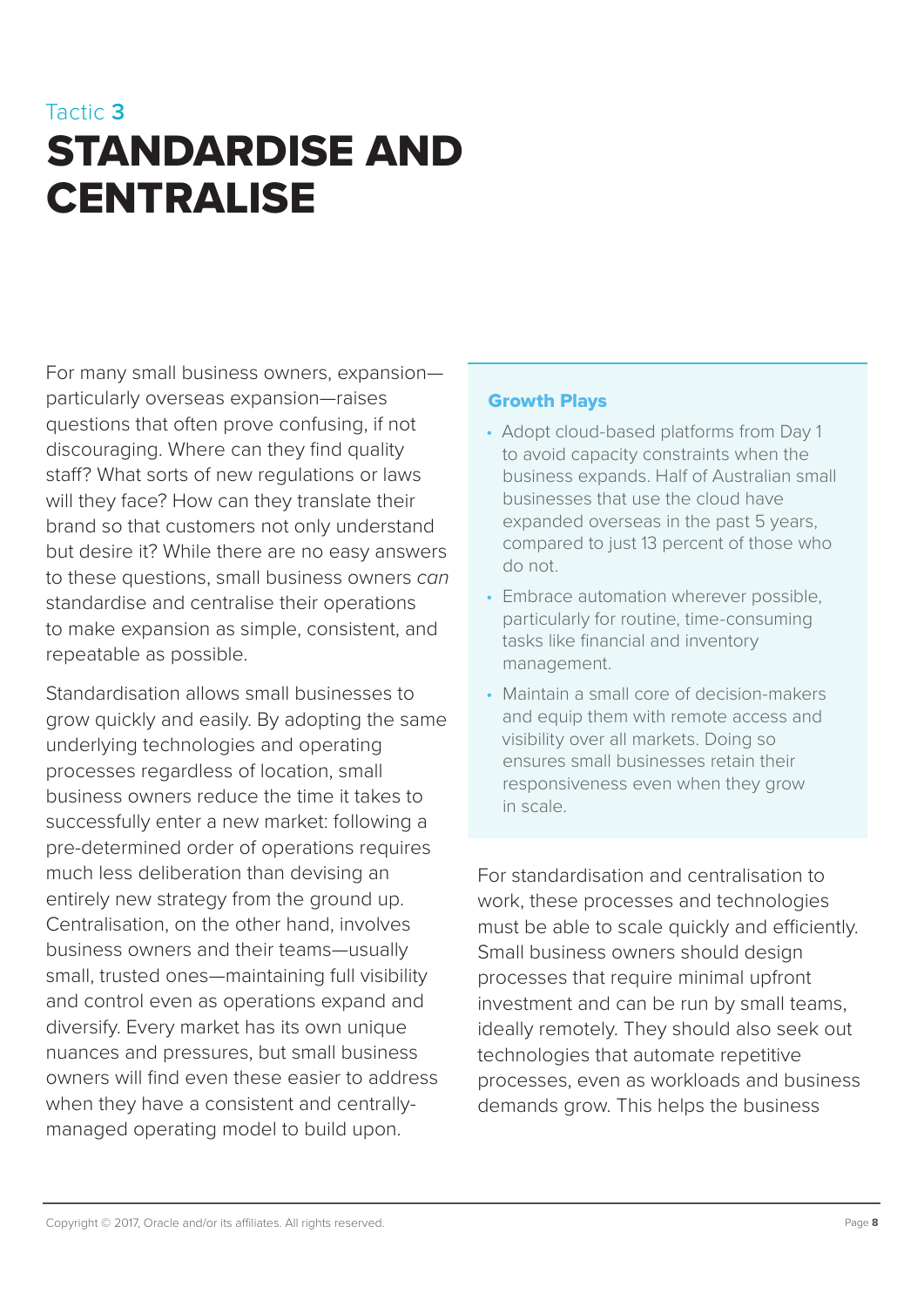grow its reach without necessarily expanding on headcount or capital investment.

In 1995, a small group of Melbourne entrepreneurs founded what went on to become REA Group, the digital business responsible for Australia's leading property website *realestate.com.au* as well as operations in 13 other countries. As REA Group grew, it faced many of the issues that fast-growing startups often encounter: increasingly complex differences between markets, underperforming IT systems, and fragmented processes. By standardising its financial management on NetSuite OneWorld—which automatically handles differences in currency, tax and even regulations for transactions in more than 100 countries—REA Group eliminated many of the inconsistencies that were hindering growth, for current and future markets alike.

Mons Royale, a manufacturer and wholesaler of high-performance wool garments, took a similar approach to managing its global supply chain, but to centralise rather than standardise its operations. Headquartered

in New Zealand, Mons Royale's supply chain includes manufacturing in China, offices in Austria and Switzerland, and more than 20 warehouse locations spread all over the world. For Mons Royale, NetSuite OneWorld allows its leaders to track all these various functions in real-time, from a single centralised console that also automates many of the global supply chain processes involved.

REA Group and Mons Royale have come a long way from their small business roots, but they demonstrate how important standardised, centralised processes are for sustainable growth. Both businesses adopted NetSuite's ERP platform because they recognised that the complexity of their operations—a natural consequence of organic growth—would eventually cap their potential for further expansion. Small businesses, because of their size, will find it much easier to adopt more scalable technologies and simplify organisational processes than their larger counterparts. Their founders should do so before they begin to expand their operations, not after.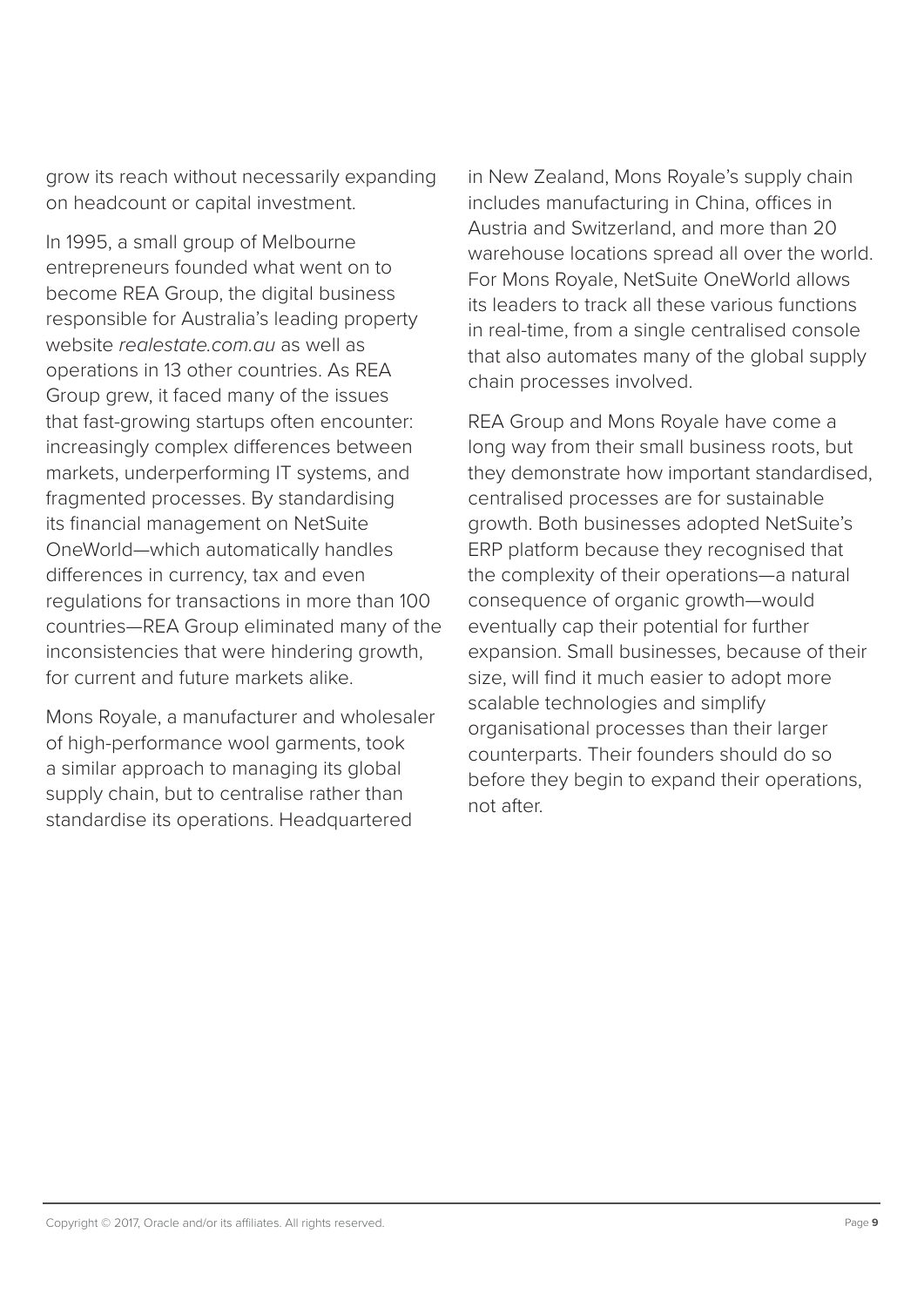## <span id="page-9-0"></span>Tactic **4** USE THE DATA

If small businesses stay true to their core values, leverage partnerships with other firms and take a standardised and centralised approach to how they expand, they can and will enjoy sustained growth with less risk. That may be enough for some small business owners. But for others, growth means more than just new markets or products: it means improving the fundamentals of how customers experience their business.

Doing so is the key to growth that is not just successful, but sustainable. As small businesses grow larger, they must accommodate a greater variety and volume of customer demands than ever before. But as transaction numbers grow, so does the amount of data that reflects the specifics of those demands—and the means by which the business can meet them.

For growth to be sustainable, small business owners must keep extending their competitive advantage with this data, even as they expand their scale and market reach. If they have standardised their processes and technology, they should be able to access and understand this data with relative ease. Most will be able to derive some insights immediately, such as how customer behaviours differ between direct and

#### Growth Plays

- Use data from ERP and supply chain platforms to personalise sales and marketing efforts, both online (such as email marketing) and offline (such as loyalty cards and in-store promotions).
- Regularly compare financial data from different stores or channels to identify trends that might impact long-term growth, such as cash flow and available liquidity.
- Automate how supply chains and sales channels respond to data. For example, ecommerce stores can automatically hide certain products when inventory levels fall below a specific threshold.

partner sales channels. A centralised approach to operations should ensure that the business can, once it has those insights, carry out prompt action to improve the situation or take advantage of the new opportunity.

To do this, small business owners need data that is simple, comprehensive and accessible whenever they need it. Otherwise, making sense of any customer information will demand advanced technical and analytical skills—and data scientists are a luxury that few small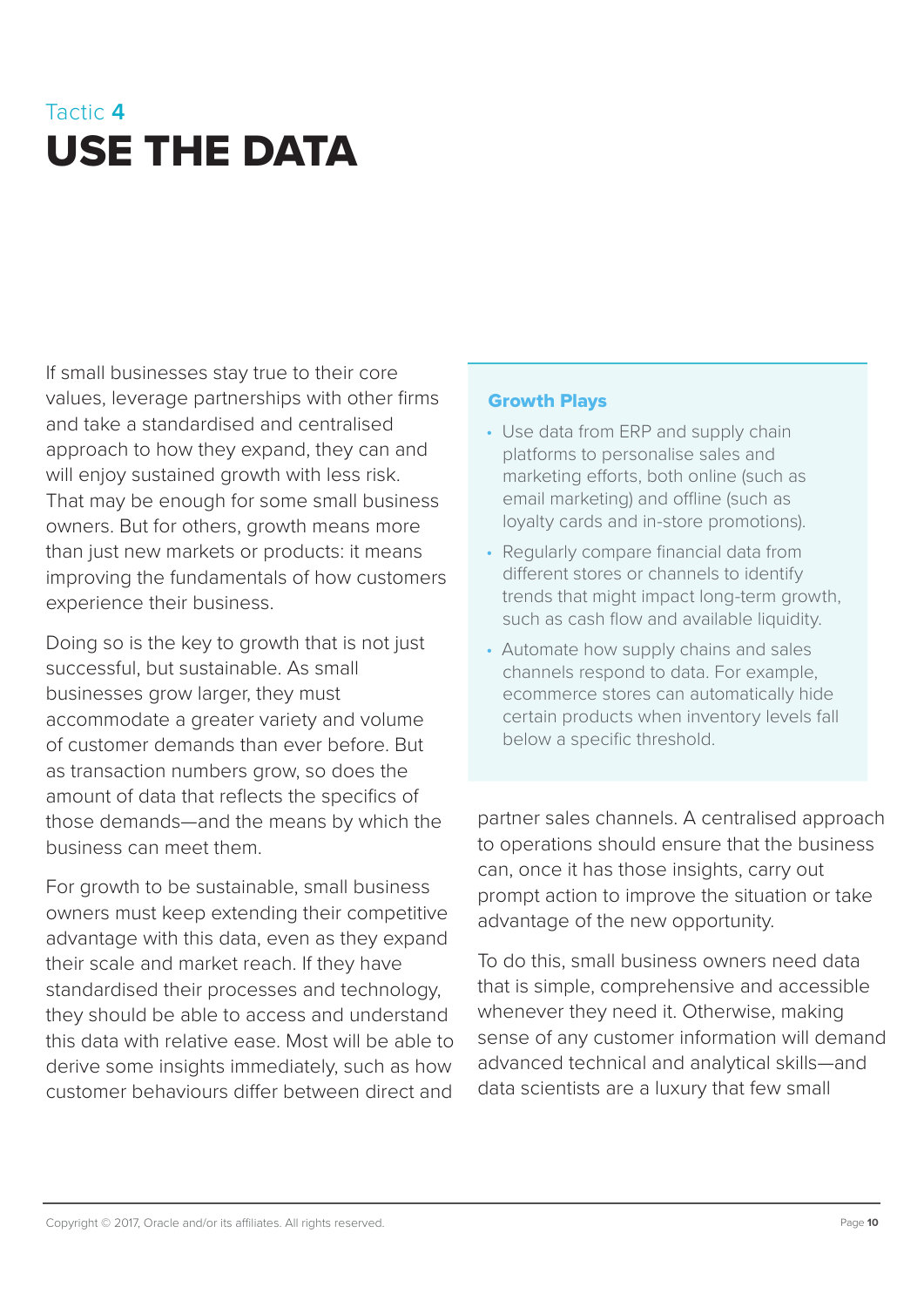businesses can afford. Even businesses with minimal resources to spare, however, can find ways to cost-effectively gain value from the data at their disposal.

It may only have the resources of a small business, but the International Women's Development Agency (or IWDA) operates on the scale of a multi-national enterprise, with staff and partners deployed throughout the Asia Pacific region. The Melbourne-based agency can only accomplish its mandate with access to reliable and consistent data from its programme network, including locations as disconnected as Cambodia's jungles and New Guinea's native communities. Adopting NetSuite OneWorld helped the IWDA improve the quality and integrity of its data so that its staff—few of whom have any formal training in

analysis or financial reporting—can evaluate socio-economic indicators, track fundraising efforts, and jointly develop situational responses based on a single trusted source of information.

Few small business owners will face the challenges of huge scale and scarce resources that make up everyday conditions for the IWDA. Yet despite these challenges, data plays a key role in all the agency's major decisions, something which small businesses in every industry can and should seek to emulate. As small businesses grow, their owners need tools that can help them maintain a close understanding of customers. With that understanding, they can continue delivering the levels of quality and service which allowed them to grow in the first place.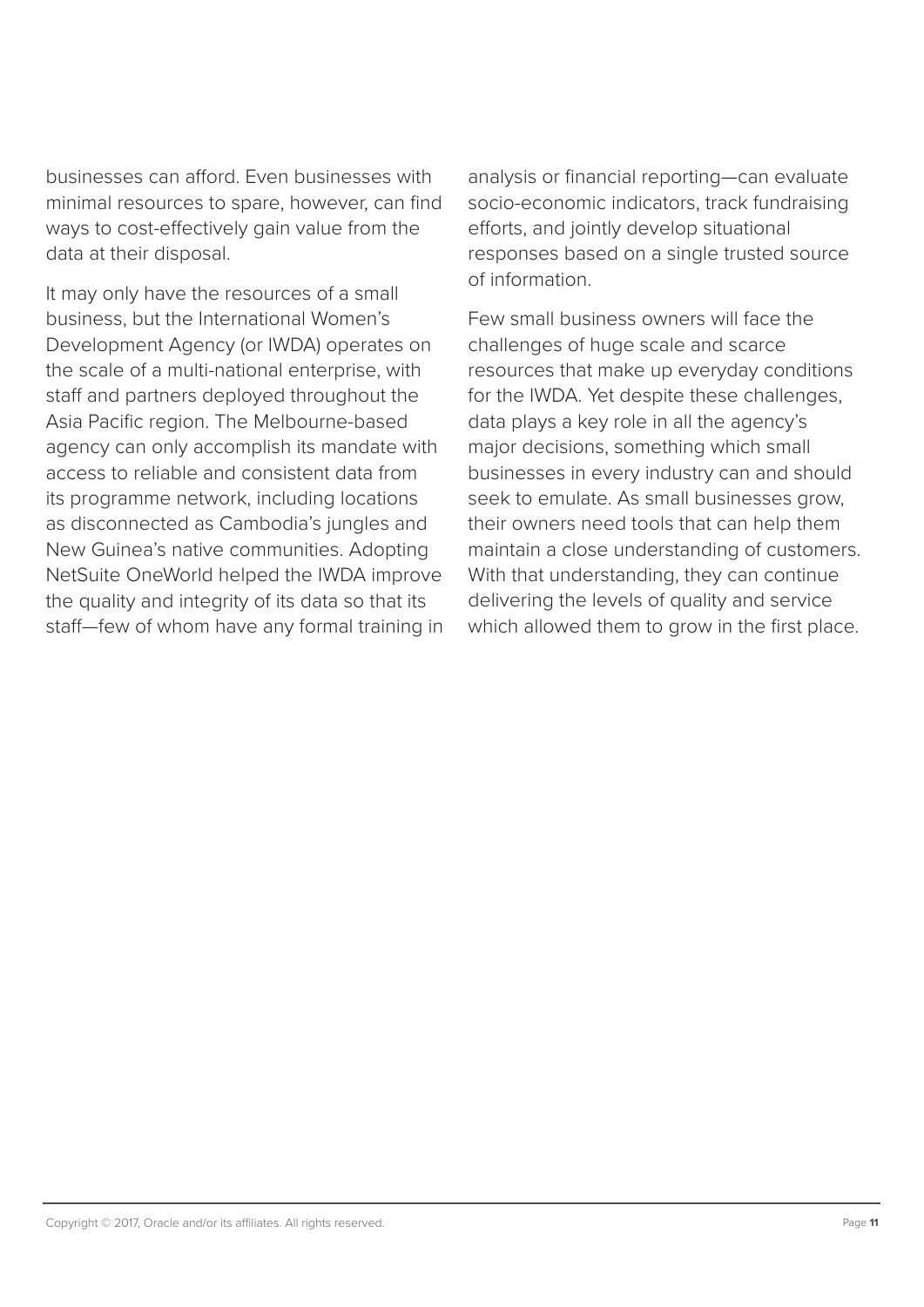## <span id="page-11-0"></span>**CONCLUSION**

Any truly successful small business will inevitably grow, with or without its owner's intention. These businesses can establish a level of intimacy with their customers, and a responsiveness to their needs, that larger businesses often struggle with. This intimacy creates the demand that enables small businesses to grow—but often declines or disappears entirely once they reach a certain size. In order to grow successfully and sustainably, small businesses must maintain a "small business" level of service no matter the volume or variety of transactions they handle.

The examples in this playbook show just how important it is for small businesses to design their processes to grow without compromising the quality of their USPs or customer service. Partnerships, standardised and centralised processes, and greater use of data all help small businesses expand their reach efficiently, while retaining control over how customers experience their brand. The right technologies, particularly cloud and analytics platforms, play a major role in simplifying and informing growth strategies. But of greater importance is that small business owners maintain their close relationships with customers—no matter how big they get.